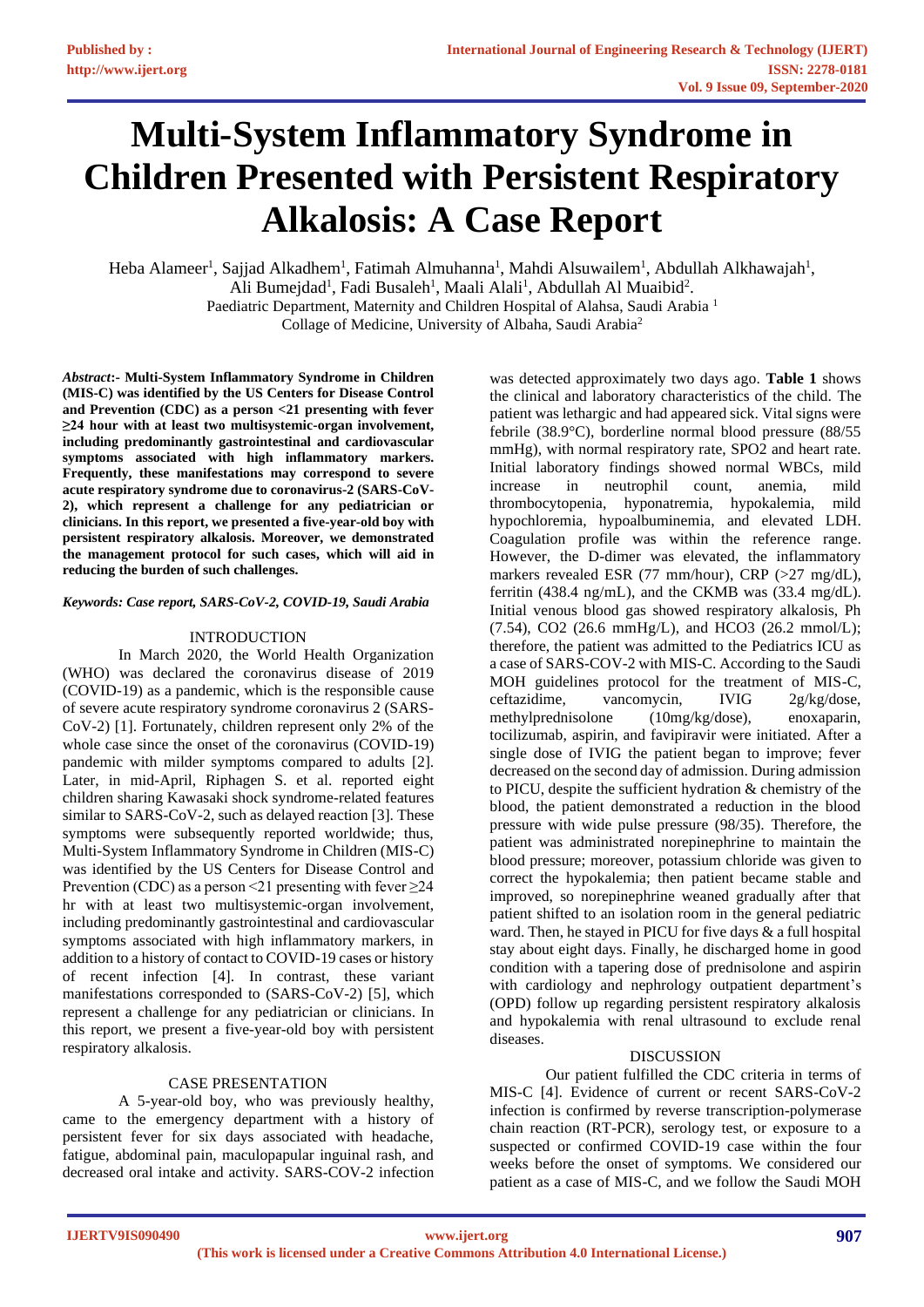guideline for treating MIS-C by pulse therapy of methylprednisolone (ranging from 2 to 30 mg/kg/day), intravenous immunoglobulin, 1 to 2 grams/kg, enoxaparin, tocilizumab, aspirin, and favipiravir.

MIS-C occurs as the delayed latent reaction to SARS-CoV-2 that triggers the immune system to generate antibodies that are the responsible cause of cytokines storm [6]. We assumed that the cytokines storm contributes to metabolic acidosis of SARS-CoV-2 patients; however, our patient's presented by persistent respiratory alkalosis associated with hypokalemia and hypotension with wide pulse pressure despite adequate hydration. All of these indicators raised our suspicion of other underlying diseases affecting the acid-base balance, especially renal diseases such as Barrter syndrome and Gitelman syndrome (GS) [7,8]. Further investigations are needed to elucidate the pathophysiological mechanism of MIS-C in relation to other associated inherited renal diseases in pediatrics ages group.

> **Acknowledgement**: None **Conflict of Interest**: None **Funding Source**: None

#### REFERENCES

[1] Valencia DN. Brief Review on COVID-19: The 2020 Pandemic Caused by SARS-CoV-2. Cureus 2020. https://doi.org/10.7759/cureus.7386.

- [2] Posfay-Barbe KM, Wagner N, Gauthey M, Moussaoui D, Loevy N, Diana A, et al. COVID-19 in children and the dynamics of infection in families. Pediatrics 2020. https://doi.org/10.1542/peds.2020-1576.
- [3] Riphagen S, Gomez X, Gonzalez-Martinez C, Wilkinson N, Theocharis P. Hyperinflammatory shock in children during<br>COVID-19 pandemic. Lancet 2020:395:1607-8. COVID-19 pandemic. Lancet 2020;395:1607–8. https://doi.org/10.1016/S0140-6736(20)31094-1.
- [4] Feldstein LR, Rose EB, Horwitz SM, Collins JP, Newhams MM, Son MBF, et al. Multisystem inflammatory syndrome in U.S. Children and adolescents. N Engl J Med 2020. https://doi.org/10.1056/NEJMoa2021680.
- [5] Capone CA, Subramony A, Sweberg T, Schneider J, Shah S, Rubin L, et al. Characteristics, Cardiac Involvement, and Outcomes of Multisystem Inflammatory Syndrome of Childhood Associated with severe acute respiratory syndrome coronavirus 2 Infection. J Pediatr 2020. https://doi.org/10.1016/j.jpeds.2020.06.044.
- [6] Liu L, Wei Q, Lin Q, Fang J, Wang H, Kwok H, et al. Anti-spike IgG causes severe acute lung injury by skewing macrophage responses during acute SARS-CoV infection. JCI Insight 2019. https://doi.org/10.1172/jci.insight.123158.
- [7] Chhetri S, Khamis F, Pandak N, Al Khalili H, Said E, Petersen E. A fatal case of COVID-19 due to metabolic acidosis following dysregulate inflammatory response (cytokine storm). IDCases 2020;21:e00829. https://doi.org/10.1016/j.idcr.2020.e00829.
- [8] Cunha T da S, Heilberg IP. Bartter syndrome: causes, diagnosis, and treatment. Int J Nephrol Renovasc Dis 2018;Volume 11:291– 301. https://doi.org/10.2147/IJNRD.S155397.

#### Table 1: Clinical and laboratory characteristics

| <b>Investigations</b>   | <b>Reference Range</b>         | <b>Patient Result</b> |       |
|-------------------------|--------------------------------|-----------------------|-------|
|                         |                                | <b>Initial</b>        | Final |
| Complete blood count    |                                |                       |       |
| Total white blood cells | $4.5 - 13.5 \times 10^3/\mu L$ | 9.41                  | 23.93 |
| Neutrophil count        | $1.5 - 8.5 \times 10^3/\mu L$  | 8.36                  | 22.18 |
| Lymphocyte count        | $1.5 - 6.5 \times 10^3/\mu L$  | 0.71                  | 1.48  |
| Hemoglobin              | 12.5-13.7 g/dL                 | 9.9                   | 9.4   |
| Platelets               | $150-350 \times 10^3/\mu L$    | 136                   | 210   |
| <b>Biochemistry</b>     |                                |                       |       |
| Random serum glucose    | 7-200 mg/dL                    | 84.7                  | 130   |
| Creatinine              | 44-88 µmol/L                   | 53                    | 53.08 |
| Urea                    | $1.7 - 7.1$ mmol/L             | 4.2                   | 3.0   |
| calcium                 | $2.1 - 2.5$ mmol/L             | 2.27                  | 1.96  |
| sodium                  | 135-145 mmol/L                 | 132                   | 139   |
| Potassium               | $3.5 - 5$ mmol/L               | 4.11                  | 3.3   |
| Chloride                | 97-107 mmol/L                  | 93.0                  | 99    |
| Magnesium               | $0.63 - 1.05$ mmol/L           | 1.00                  | 0.87  |
| Phosphorus              | $0.78 - 1.42$ mmol/L           | 1.36                  | 1.2   |
| <b>LDH</b>              | 100-190 units/L                | 306                   | 213   |
| Total serum bilirubin   | $0.2 - 1.5$ mg/dL              | 0.460                 |       |
| Direct bilirubin        | $0.0 - 0.2$ mg/dL              | 0.242                 |       |

**IJERTV9IS090490**